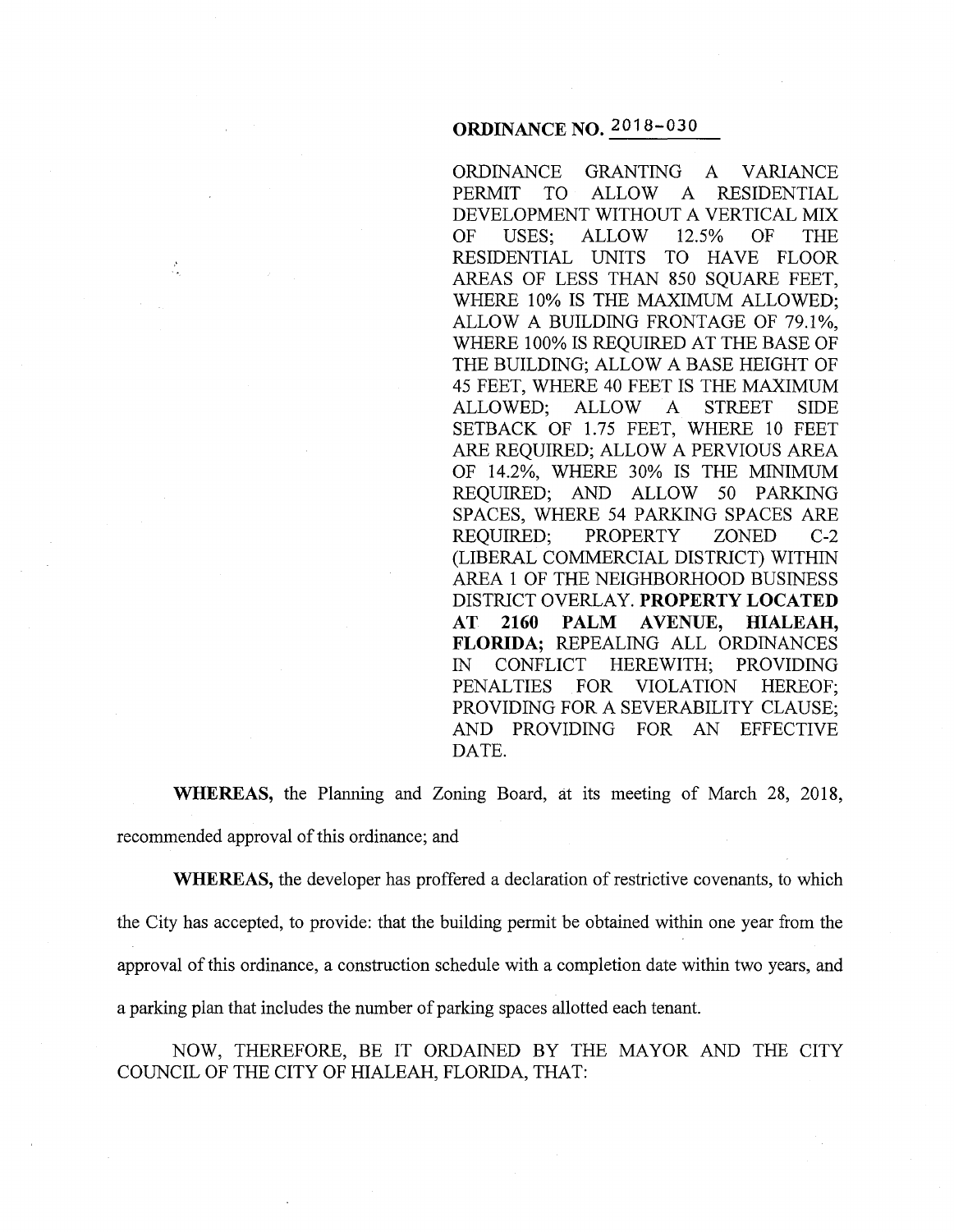## ORDINANCE No.2018-030

Page 2

**Section 1:**  The below-described property is hereby granted a variance permit to allow a residential development without a vertical mix of uses, contra to Hialeah Code of Ordinances 98-1627(3); allow 12.5% of the residential units to have floor areas of less than 850 square feet, where 10% is the maximum allowed, contra to § 98-1630.2 that provides: "Each residential unit shall have minimum of 850 square feet, except that ten percent of residential units may have a minimum of 600 feet for studios or one bedroom units."; allow a building frontage of 79.1%, where 100% is required at the base of the building, contra to  $\S$  98-1630.3(d) that provides: *"Building frontage.* Any building that fronts an existing or proposed street shall provide building frontage of 100 percent, at the base...; allow a base height of 45 feet, where 40 feet is the maximum allowed, contra to  $\S$  98-1630.3(b) that provides: "... The maximum height of the base or pedestal is 40 feet, except for the first 50 feet of a lot abutting a single-family residential district or area where the maximum height of the base shall be 25 feet and two stories." ; allow a street side setback of 1.75 feet, where 10 feet are required, contra to Hialeah Code of Ordinances § 98-1630.3(e)(l) that provides: "Setback requirements. The minimum setbacks shall be as follows: (1) Front setback and street side setback. For the pedestal or base of a building, a minimum setback of ten feet, built-to-line..."; allow a pervious area of 14.2%, where 30% is the minimum required; contra to Hialeah Code of Ordinances  $\S$  98-2056(b)(1) that provides: "A minimum of 30 percent of the net residential land area shall be maintained in landscaped open space..."; and allow 50 parking spaces, where 54 parking spaces are required, contra to Hialeah Code of Ordinances § 98-2189(16)(a) that provides: "NBD neighborhood business district. a. Residential uses. Parking for residential uses shall be two parking spaces for one or two bedrooms and one-half parking spaces for each additional bedroom. An additional one-quarter parking space for each dwelling unit shall be provided for guest parking. The guest parking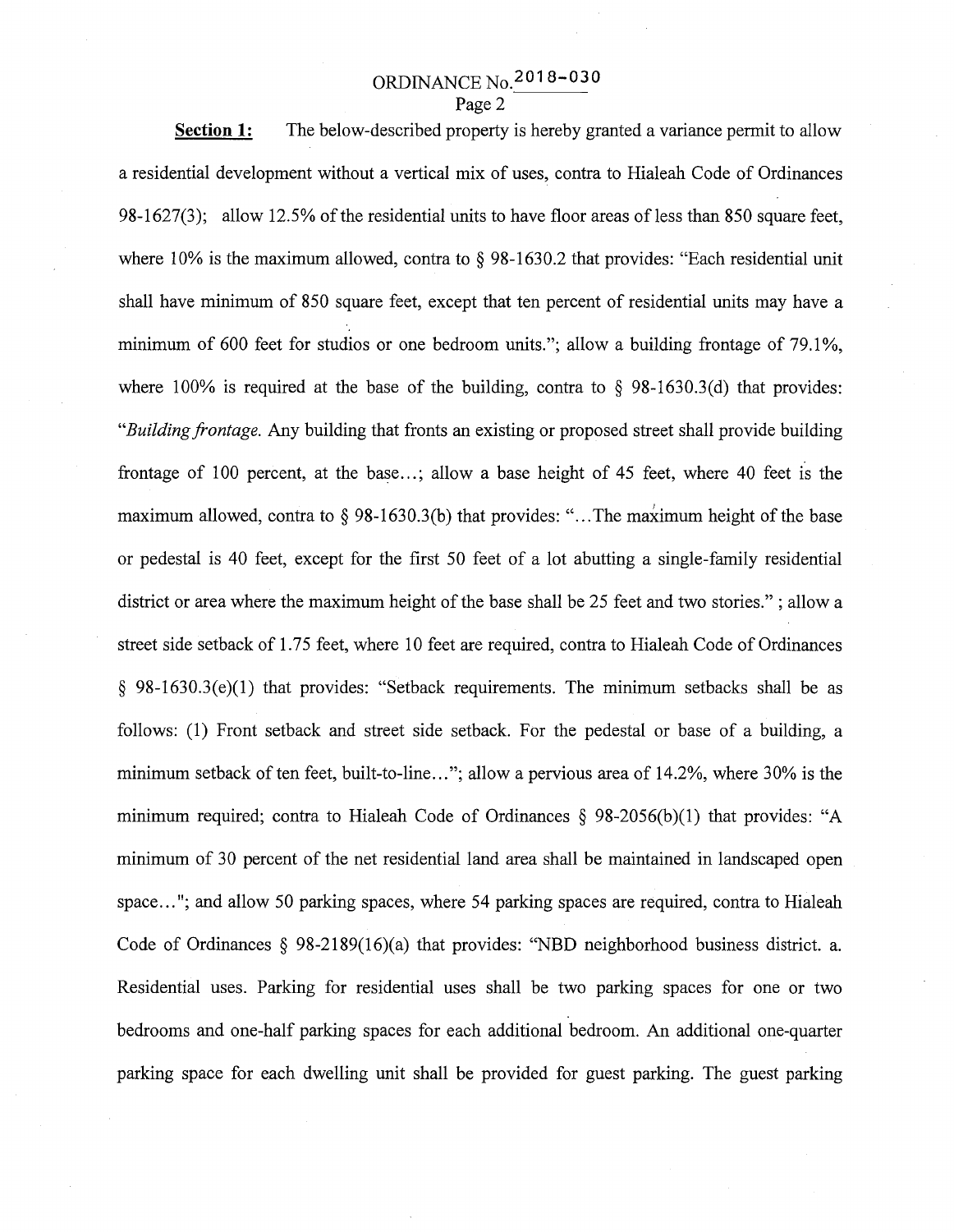# ORDINANCE No. 2018- 030

#### Page 3

requirement may be satisfied, in whole or in part, by the operation of valet parking services for

residential guests, approved by the city."

**Section 2:** Property located at **2160 Palm Avenue, Hialeah, Florida,** zoned C-2 (liberal

commercial district) within area 1 of the Neighborhood Business District Overlay, and legally

described as follows:

Lots 17 through 22, inclusive, in Block 144, of Tenth Addition to the Town of Hialeah, a Subdivision in the SW *Y4* of Section 7, Township 53 South, Range 41 East, and other lands, according to the Plat thereof, as recorded in Plat Book 8, at Page 100, of the Public Records of Miami-Dade County, Florida. Also that certain strip of land shown as an alley of the original plat of said tenth addition, being the 12 foot strip extending North and South through said Block 144, bounded on the north by the north line of said Block 144; on the South by the North line of Florida East Coast Railway Right-of-way; on the West by the East line of Lot 18 of said Block 144; on the East by the West lines of Lots 19 to 22 inclusive of said block 144, said alley lying between lot 18 and said lots 19 to 22 inclusive, all in said block 144, and being in Dade County, Florida.

#### **Section** 3 : **Repeal of Ordinances in Conflict**

All ordinances or parts of ordinances in conflict herewith are hereby repealed to the extent of such conflict.

#### **Section 4: Penalties.**

Every person violating any provision of the Code or any ordinance, rule or regulation adopted or issued in pursuance thereof shall be assessed a civil penalty not to exceed \$500.00 within the discretion of the court or administrative tribunal having jurisdiction. Each act of violation and each day upon which any such violation shall occur shall constitute a separate offense. In addition to the penalty prescribed above, the city may pursue other remedies such as abatement of nuisance, injunctive relief, administrative adjudication and revocation of licenses or permits.